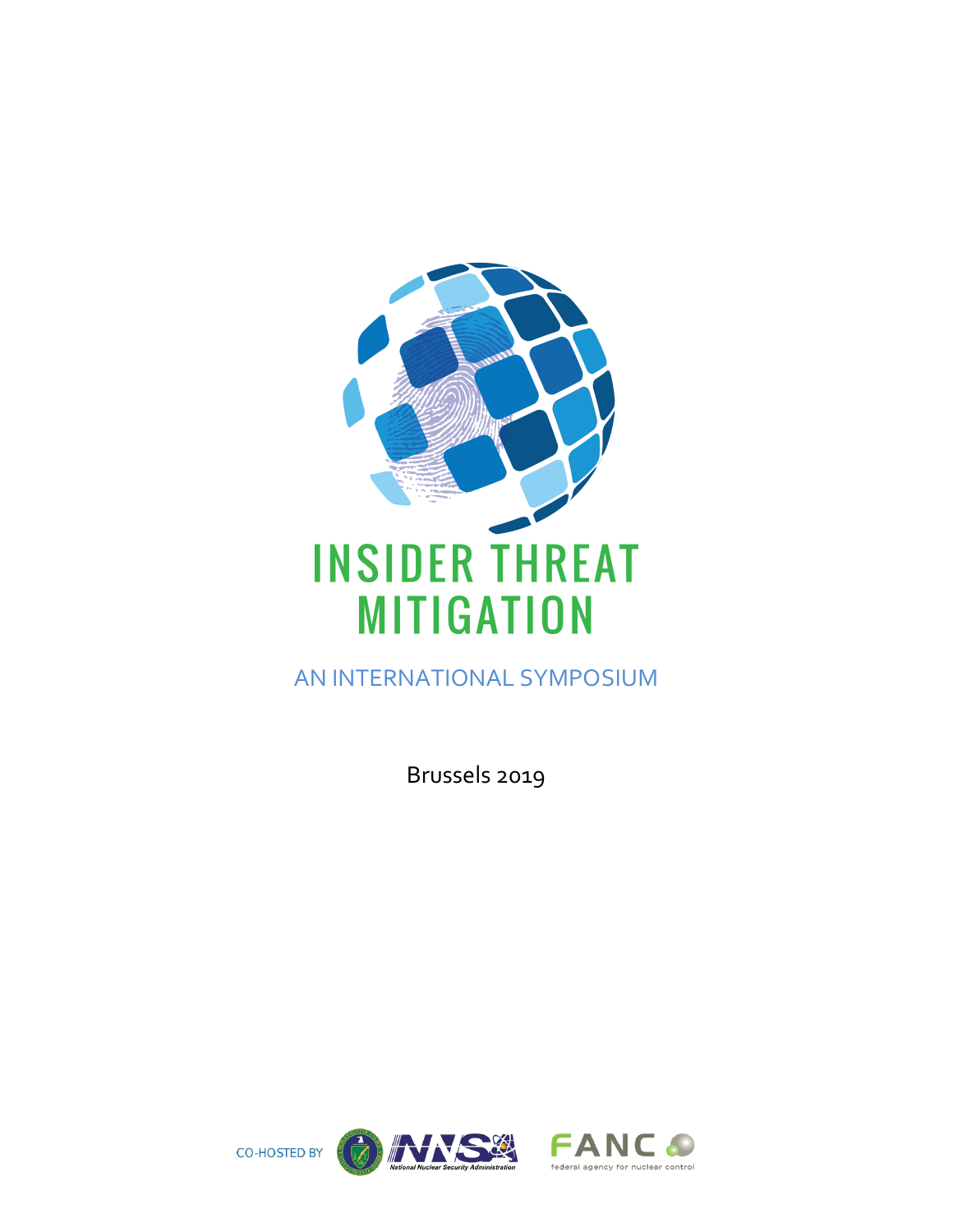

# **Table of Contents**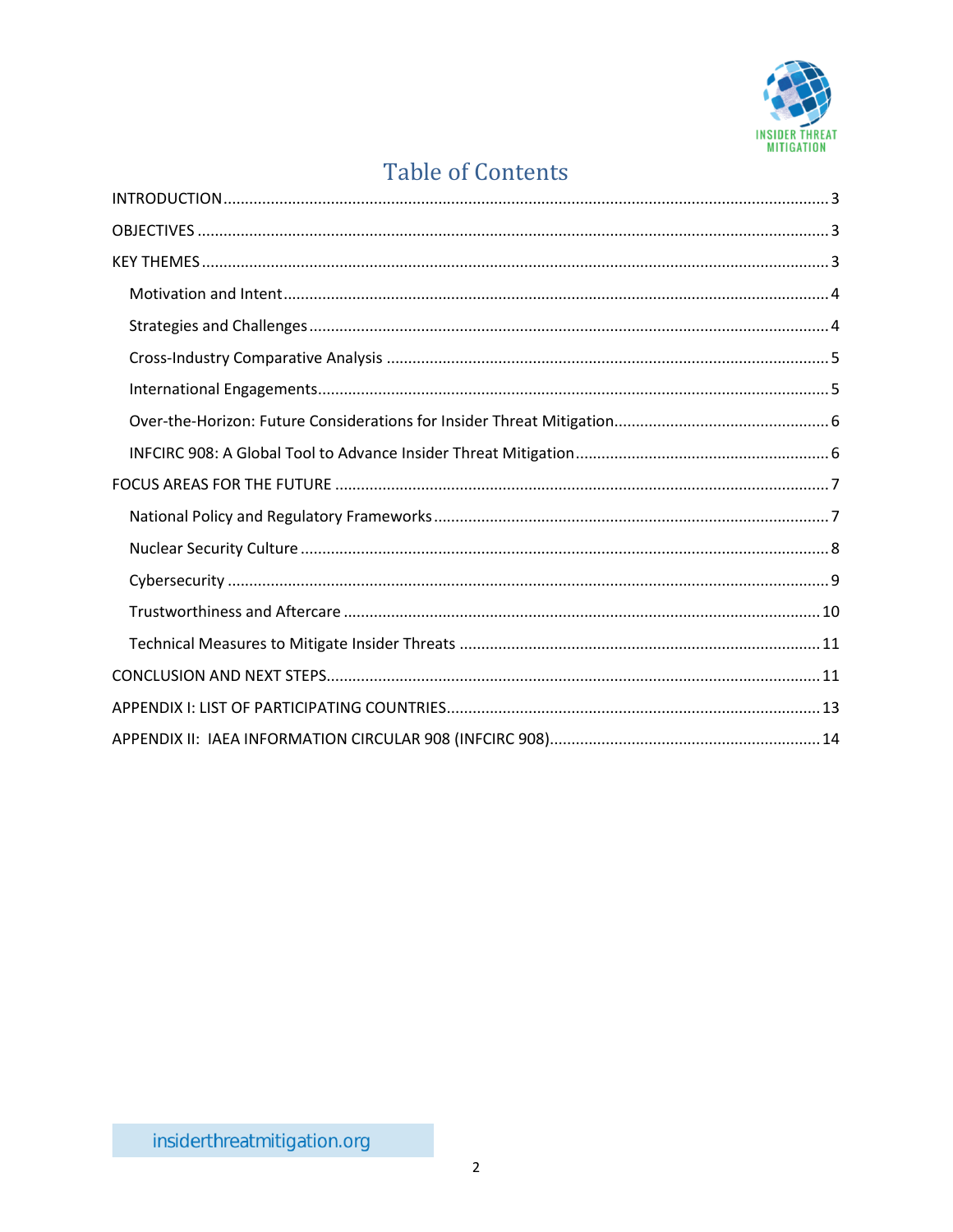

*"The insider threat is real, and pervasive. This threat cannot and will not go unaddressed."*

Pieter De Crem, Belgian Minister for Security and Home Affairs

## <span id="page-2-0"></span>INTRODUCTION

The United States Department of Energy and the Belgian Federal Agency for Nuclear Control, in cooperation with the International Atomic Energy Agency (IAEA), convened the inaugural International Symposium on Insider Threat Mitigation in Brussels, Belgium during 12-14 March 2019. The purpose of the symposium was to support the 2016 Joint Statement on Mitigating Insider Threats (INFCIRC/908) and develop and foster an integrated insider threat mitigation strategy for the nuclear security domain.

In 2016, recognizing the international community's need to address the insider threat, the United States sponsored IAEA Information Circular 908 (INFCIRC/908) – Joint Statement on Mitigating Insider Threats, which now has 29 countries and INTERPOL as signatories. This joint statement seeks to "build awareness of and acknowledgement that the insider threat is credible and that they pose a serious threat to the security of nuclear and other radioactive materials." The International Symposium on Insider Threat Mitigation creates a forum for discussion and action on this important topic within the international community.

## <span id="page-2-1"></span>**OBJECTIVES**

Insiders pose a significant threat to nuclear/radiological security, as they generally possess access rights which, together with their authority and knowledge, grant them far greater opportunity than outsiders to bypass dedicated nuclear and radiological security elements.

Through the lens of nuclear security, the symposium provided a forum to:

- 1) Raise awareness of the insider threat to nuclear and radiological facilities, and nuclear and other radioactive materials while in use, in storage, or during transportation
- 2) Exchange information on best practices and lessons learned when developing and implementing insider threat mitigation programs at the national and facility levels
- 3) Foster a common understanding that key elements of effective insider threat mitigation are similar for both nuclear and radiological facilities, recognizing that the implementation of respective practical measures may be different
- 4) Promote implementation of insider threat mitigation measures
- 5) Showcase commitments made per INFCIRC/908 and encourage future endorsements of INFCIRC 908

## <span id="page-2-2"></span>KEY THEMES

*"Radicalization is unhappiness hijacked by ideology"*

Paul Van Tigchelt, Keynote Speaker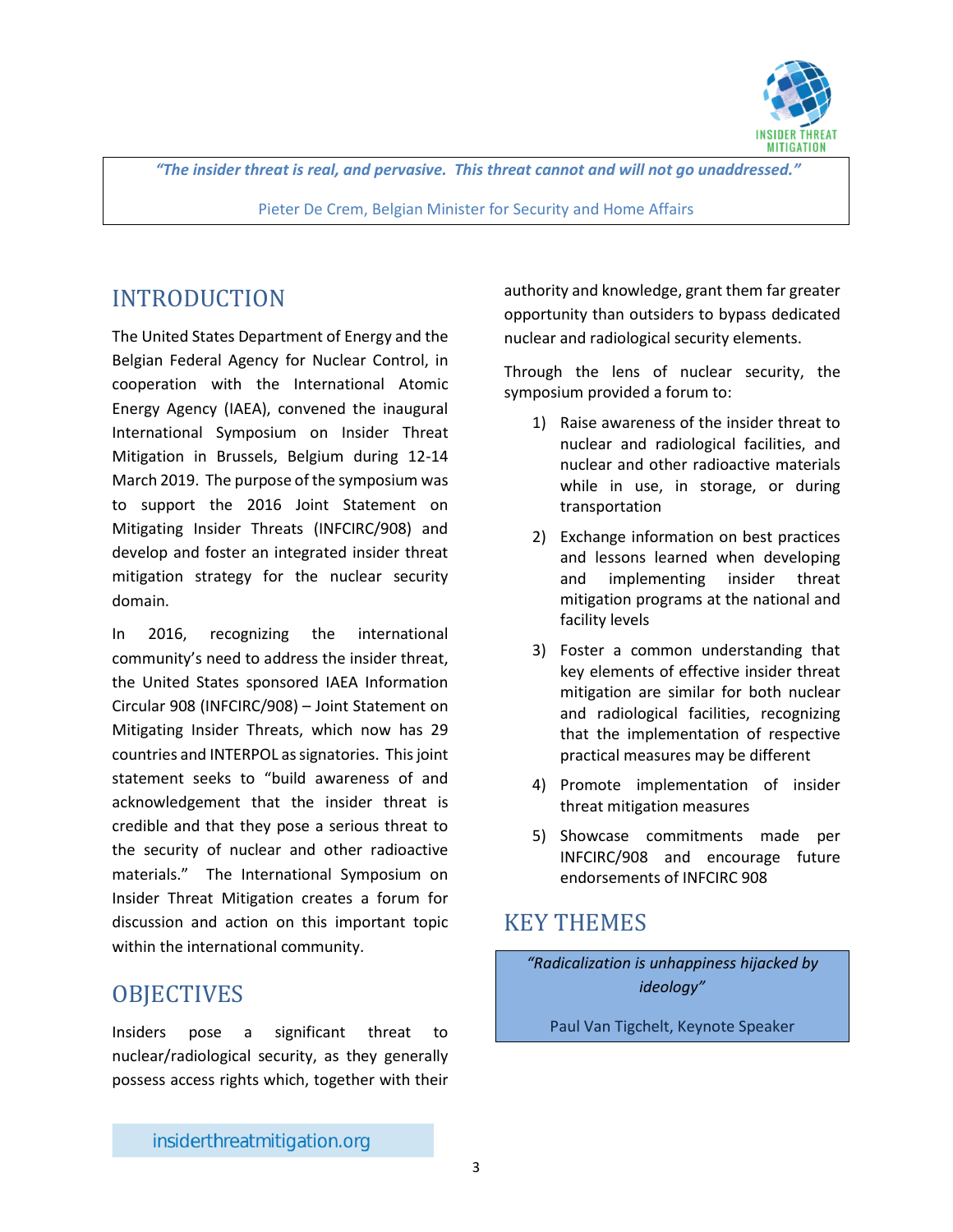

### <span id="page-3-0"></span>Motivation and Intent

In this roundtable, panelists identified who and what are insider threats and what motivates this behavior.

Insider threats do not discriminate, they can be found in all industries and around the globe. Personal and organizational motivations for insiders vary and can include greed or financial desperation, family or workplace stress, disgruntlement, and job insecurity. Coupled with psychological or behavioral issues, when triggered, these insider characteristics can be expressed in the workplace as acts of theft, sabotage, espionage, or violence. Severely distressed and vulnerable individuals are at high risk for coercion or even radicalization. Warning signs, such as changes in behavior or outbursts at work must be addressed.

Key takeaway: Anyone has the potential to become an insider threat. Effective insider threat mitigation measures and organizational interventions must be robust; they include increased awareness and training, support and resources for at-risk employees, the use of risk management tools, and behavioral models to quickly identify and address aberrant behavior.

#### *"It takes a network to defeat a network"*

Paul Van Tigchelt, Keynote Speaker

### <span id="page-3-1"></span>Strategies and Challenges

Regulator, operator, and industry offered their insight and perspectives on insider threat mitigation tools, processes, and challenges they have encountered at nuclear and radiological facilities around the world. Presentations

included numerous case studies and lessons learned. The speakers had a broad experience base, which ranged from starting the implementation of an insider threat mitigation program to maintaining an established, robust system.

From the U.S. viewpoint, the Nuclear Regulatory Commission provided a historical overview of its program and the struggles it faced during the legislation and codification stages, which are usually required to take place publicly. Meanwhile, industry described its commitment to global security culture, which requires strong physical security elements, personal attitudes, security hygiene and procedures, and end of life management.

The Belgian regulator and operator conducted a joint presentation to describe an insider incident at a domestic reactor, which caused significant property damage. The need for an insider threat program was recognized. However, the incident has increased awareness and vigilance. Also, the number of measures implemented by the ITM program greatly increased and expanded to not only nuclear sensitive areas.

The Finnish described trustworthiness mechanisms, such as security clearances and vetting, which are available through various government security services. These devices are integral for creating a comprehensive mitigation program.

Indonesia has reacted to its IAEA IPPAS missions at its research reactors by fostering a nuclear security culture, strengthened by procedures such as self-assessments and supported by interagency cooperation.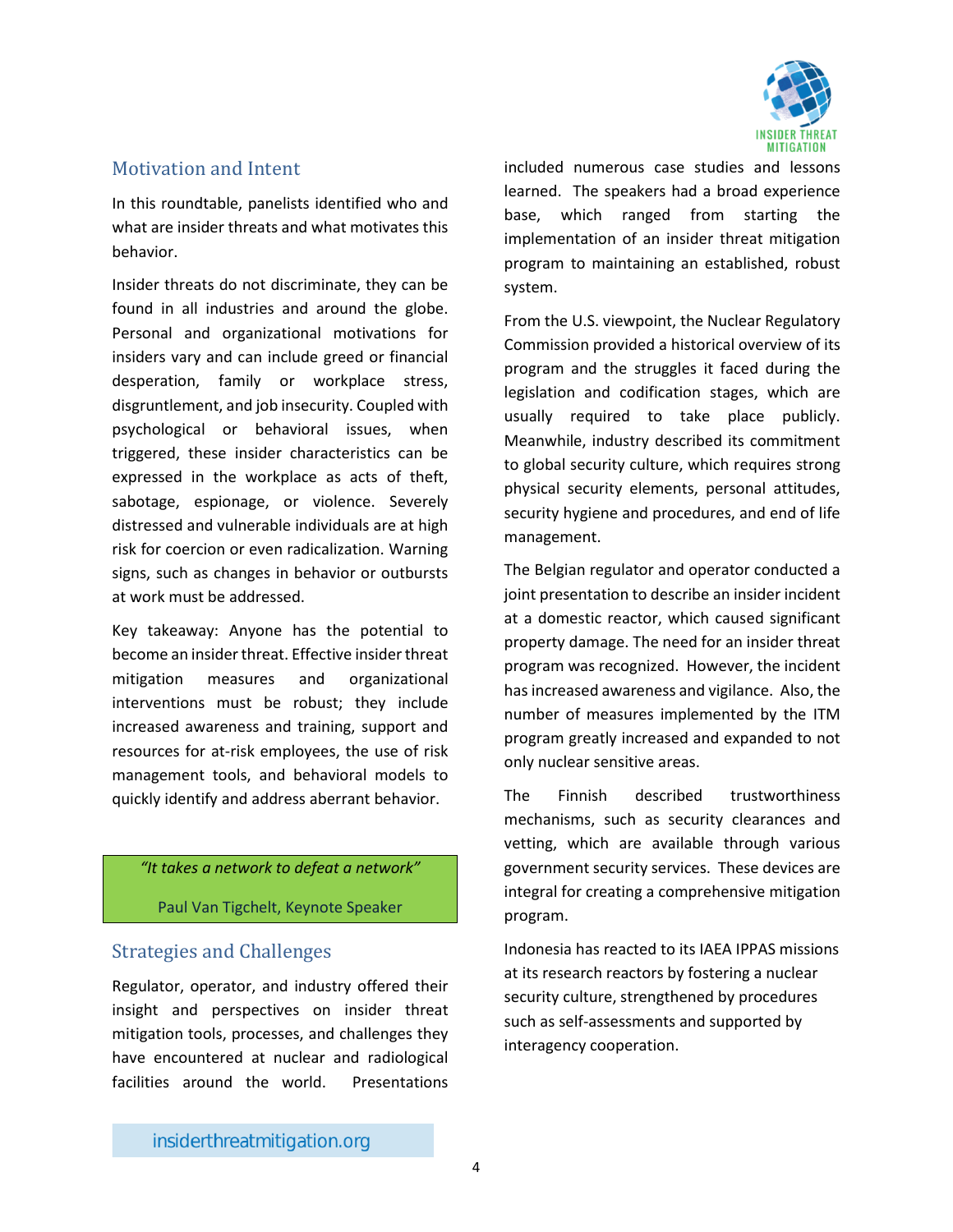

## <span id="page-4-0"></span>Cross-Industry Comparative Analysis

In this panel discussion, representatives from law enforcement, the chemical industry, diamond market, biological research laboratory and the oil and gas sector discussed insider threat mitigation measures and challenges.

Every industry has materials, data or information, which if lost, stolen, or damaged, could result in serious consequences. While the specific consequences may vary (e.g., environmental damage, loss of profit), the likelihood of a successful insider event is viewed as relatively low. Trusted insiders with the appropriate motivation have the potential to infiltrate an organization. There are currently no standardized personnel vetting programs to identify insiders before hire, monitor them during employment, or after they have left an employer. Additionally, some industries lack clear, authoritative, legislative frameworks to prosecute insiders or share the names of blacklisted persons. Maintaining a healthy security culture with rules and procedures is critical. In addition, developing good business practices such as removing access to physical spaces and computing resources immediately after a person leaves the organization can limit a disgruntled employee's ability to do harm.

Key takeaway: Insider threat mitigation measures used by different industries are target agnostic. Additional opportunities for multidisciplinary perspectives to share good practices and insider threat mitigation strategies are warranted and encouraged.

#### <span id="page-4-1"></span>International Engagements

In addition to the United States' sponsoring INFCIRC/908 and Belgium's co-hosting the symposium, others in the international community have promoted the importance of insider threat mitigation, namely by subscribing to the Joint Statement or agreeing to hold events on the topic. The purpose of this session was to offer partners the opportunity to inform an international audience of resources available outside of the symposium's cohosts.

While Argentina has not yet become an INFCIRC/908 subscriber, the country collaborated with U.S. DOE's Office of International Nuclear Security (INS) to conduct a Latin America regional insider threat mitigation training. Meanwhile, the IAEA has launched a number of insider threat mitigation efforts, such as the coordinated research project on Preventive and Protective Measures Against Insider threat at Nuclear Facilities and also a series of international trainings, including the Advanced Practitioner-Level Training Course at Sandia National Laboratories in July. Morocco's National Center for Nuclear Energy, Sciences, and Techniques is collaborating with INS to hold in Rabat during June an Africa regional insider threat workshop. The Japan Atomic Energy Agency's Integrated Support Center for Nuclear Nonproliferation and Nuclear Security provides a variety of related trainings year-round to Asian countries. The United States and Belgium continue to encourage their international colleagues to consider either attending one of these events or even hosting one.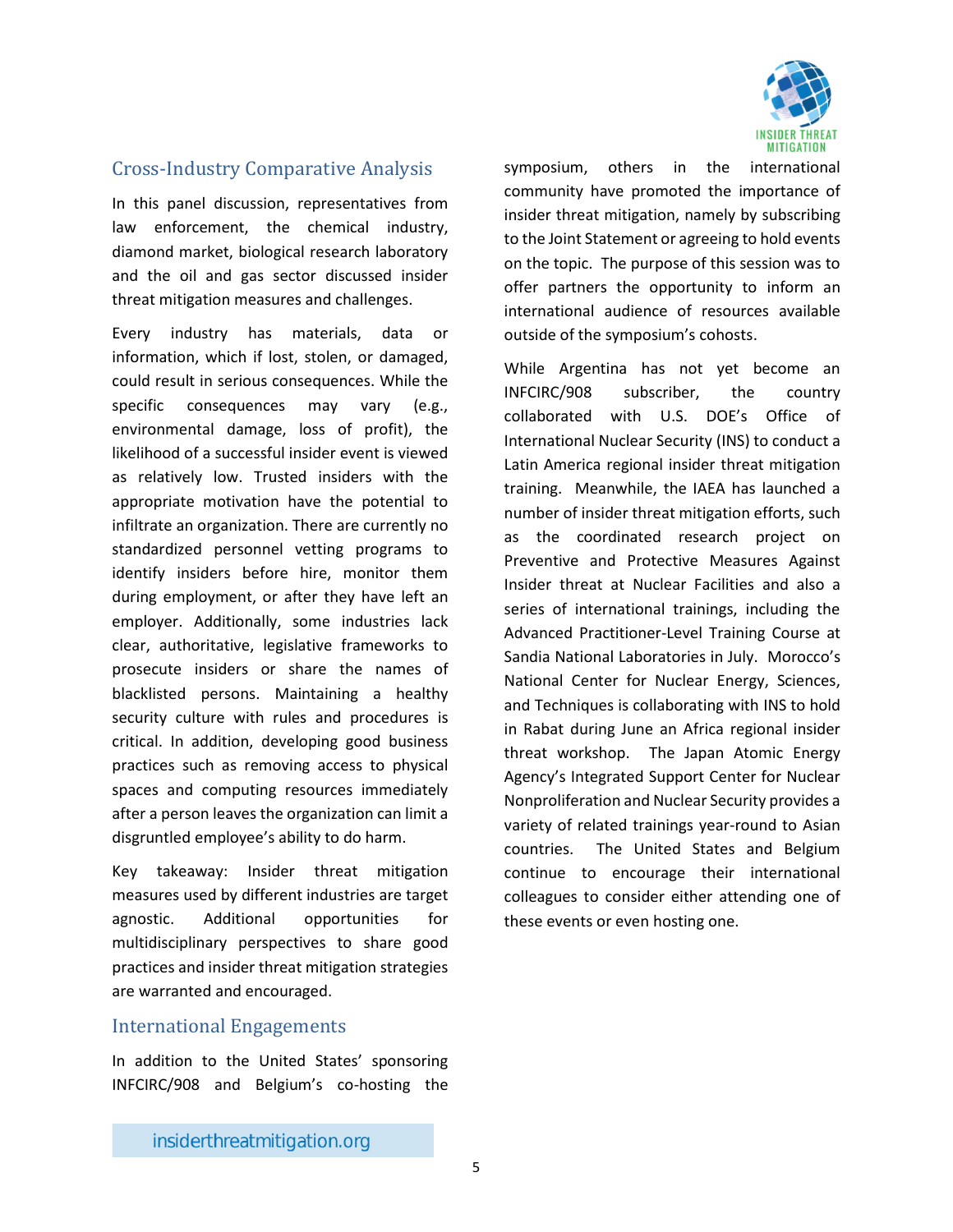

## <span id="page-5-0"></span>Over-the-Horizon: Future Considerations for Insider Threat **Mitigation**

In this panel discussion, emerging insider threats and mitigation strategies for those threats were discussed.

The online cyber-landscape is evolving at a phenomenal pace. New platforms for online communications such as mesh networks, peerto-peer software, and the dark web enhance anonymity and privacy. At the same time, these technologies make it easier for insiders to be recruited or coerced by external parties. Providing employees with access to only the information needed to perform their jobs is critical. Monitoring employee user activity and maintaining awareness of external resources being accessed through firewalls facilitates the creation of baselines. The baseline is a unique fingerprint of web-activities which can be used to block unsecure or illegitimate processes, watch and wait, or facilitate rapid response to a potential data exfiltration. Training staff on how and why to protect data, rules for safe and legitimate computer access at work, and how to identify online spoofs and phishing campaigns are critical.

Insider threat mitigation programs will not all look the same due to differences in industry, culture, privacy laws, past security issues, and computing resources. While tragic events often drive organizational change, the more proactive we are about identifying where the next threat will come from, the better we will be able to respond.

*INFCIRC/908 subscriber leadership and commitments are commendable, and other countries are encouraged to consider endorsing this very important Joint Statement.*

Art Atkins, Facilitator, INFCIRC/908 Panel

## <span id="page-5-1"></span>INFCIRC 908: A Global Tool to Advance Insider Threat Mitigation

In 2016 on behalf of the governments of 26 countries and INTERPOL, the United States issued a Joint Statement, "Mitigating Insider Threats," as IAEA Information Circular 908 (INFCIRC/908). INFCIRC/908 records the intent of subscribing governments to establish and implement national-level measures to mitigate insider threats. It also documents their commitment to supporting the IAEA in developing and implementing an Advanced, Practitioner-level Insider Threat Mitigation training course, and their dedication to undertake measures that counter insider risks, using a risk-informed and graded approach. The symposium showcased the commitments by subscriber countries as set forth in INFCIRC/908, as well as those in the process of subscribing.

Since 2016, many commitments have been made to advance insider threat mitigation for nuclear security. The commitments include convening regional workshops for operators, law enforcement, regulators and others; launching relevant training programs; implementing recent regulatory guidance which require vetting and reliability programs; and establishing an insider threat mitigation program within a national legal framework. Challenges to meeting the commitments are manageable and may take some time to be resolved. Key challenges include: bringing together stakeholders to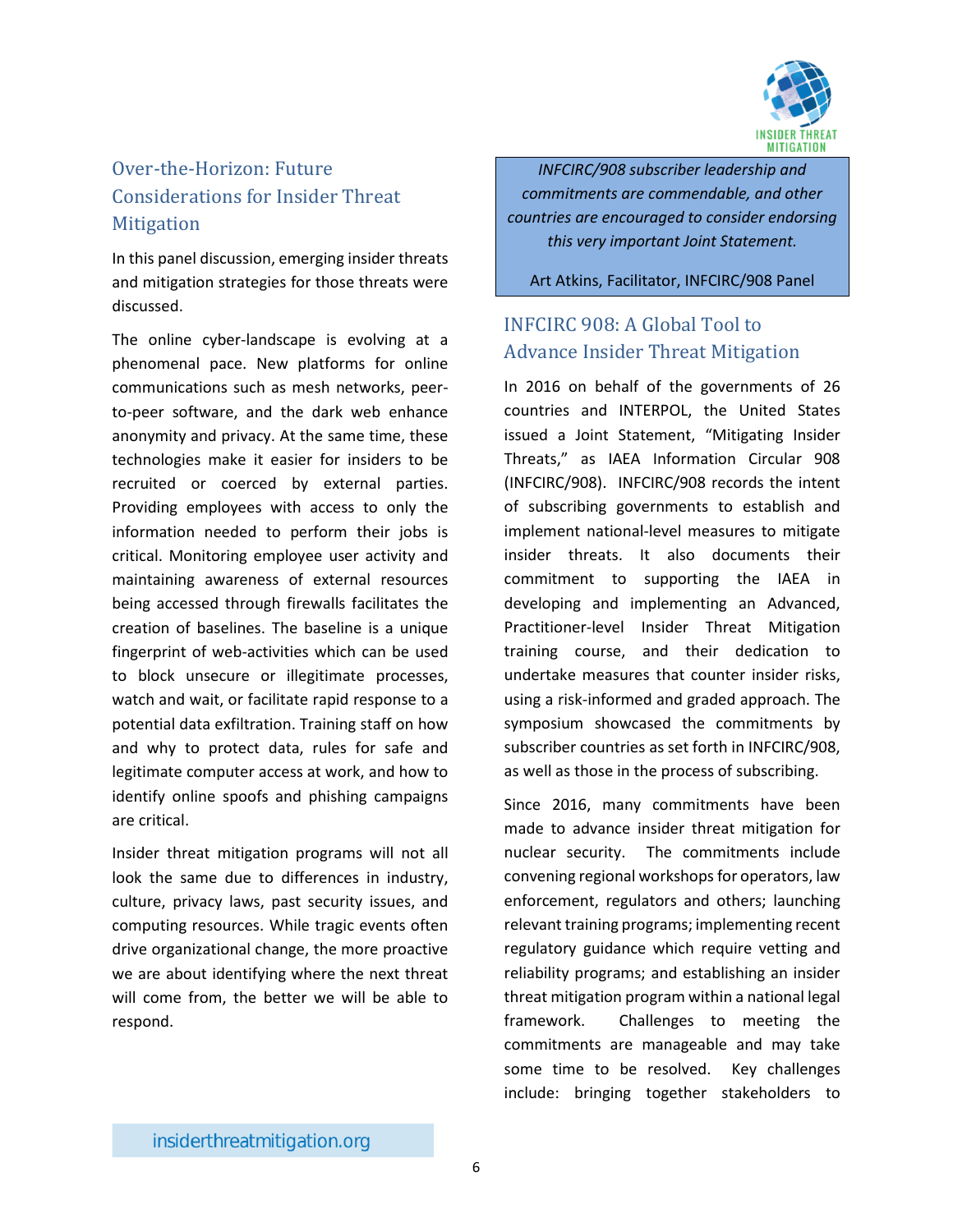

engage on insider threat mitigation; implementing an human reliability program which is relevant to the nuclear community; improving nuclear security culture, integrating database management; and strengthening coordination across all national stakeholders.

INFCIRC/908 is a global tool to advance insider threat mitigation. Promoting INFCIRC/908 at the regional level was viewed as practical measure because regional workshops have been effective in showing "we are not alone" in addressing this issue and sharing good practices with countries that have similar culture and language is invaluable. Meeting the commitments of INFCIRC 908 advances the capabilities and parity of the international insider threat community, provide credibility on insider threat mitigation when engaging with other subscribing countries, and may also serve as a security deterrent.

Subscriber leadership and commitments are commendable, and other countries are encouraged to consider endorsing this very important Joint Statement.

**"***….We are acutely aware of the consequences…There is no room to be complacent. Simply put, we must stay ahead of the threat.***"**

Lisa E. Gordon-Hagerty, Under Secretary for Nuclear Security and National Nuclear Security Administration Administrator, United States Department of Energy

# <span id="page-6-0"></span>FOCUS AREAS FOR THE FUTURE

## <span id="page-6-1"></span>National Policy and Regulatory **Frameworks**

This session was designed to engage participants in the discussion of the role government agencies have in mitigating insider threats at nuclear and radiological facilities, and how to address insider threats within a national regulatory framework.

During this breakout session, participants were divided into groups of 4 to 5 people and asked to discuss and out-brief one of eight topics listed below:

- 1. What are the regulatory requirements to mitigate insider threats in your country, and are international guidance documents taken into account?
- 2. How is communication organized between all involved State stakeholders and operators?
- 3. What is the role of the Design Basis Threat (DBT) in insider threat mitigation?
- 4. Who is responsible to coordinate actions when first signs of an insider are detected/reported?
- 5. Does vetting for trustworthiness need to be taken into account in a regulatory framework and how?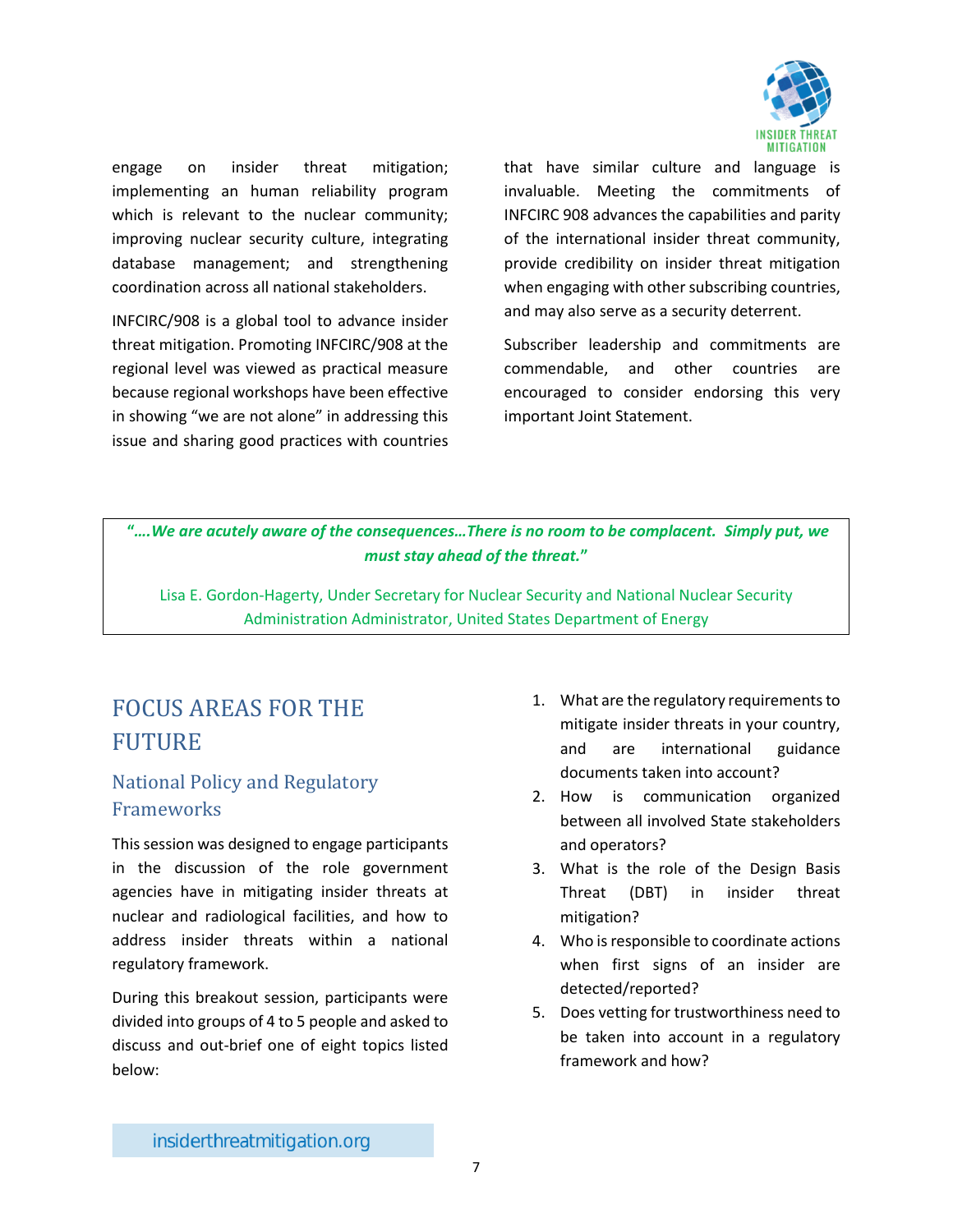

- 6. What are the challenges in creating a national policy to implement an insider threat mitigation program?
- 7. Which stakeholders are involved in an insider threat program (incident, vetting, etc.)?
- 8. Who is best positioned to make decisions on how to handle a possible insider – operator or state level, and why?

This session allowed individuals from different countries to discuss if and how insider threat programs are addressed within the national regulatory framework, what challenges there are to coordinating government agencies to respond to insider threats, and what might be done to overcome these challenges.

Some areas for further exploration that came out of this session include:

- The need to have a design basis threat for insider threats;
- The challenge of consensus and approvals for a national insider threat mitigation policy; defining how to identify and respond to concerning behaviors;
- Overcoming cultural challenges;
- Defining the intersection between safety and security cultures;
- The challenge of developing a regulatory framework that allows for a graded approach and gives operators some decision-making ability in implementing insider threat measures.

### <span id="page-7-0"></span>Nuclear Security Culture

The nuclear security culture interactive session was designed to explore why security culture

weaknesses can manifest and how to identify strategies for enhancement.

Using the IAEA nuclear security culture framework outlined in the IAEA Nuclear Security Series No. 7 (NSS-7), "Nuclear Security Culture," this interactive session engaged participants in simple scenario analysis through structured brainstorming. Audience members were divided into small groups of 4-6 persons.

A short vignette about a fictional company, its personnel, management practices, and security posture was presented. Each team was asked to conduct a security culture assessment, identify specific weaknesses within the company, and recommend improvements required to enhance the security culture and mitigate insider threats.

The teams were each provided with a game board and deck of cards. The game board utilized the iceberg concept to highlight the tangible, or visible characteristics (e.g., tools, policies, and technical measures) and the intangible, or invisible (i.e., beliefs, attitudes) characteristics of nuclear security culture. Cards, with visual representations of these characteristics, were selected by team members and placed on the board to illustrate the current-state and the desired future-state of the organization.

The goals of the session were two-fold: encourage healthy dialog and debate on the topic of insider threat, and raise awareness of how generational, cultural, and professional differences impact an organization's security culture. Participants reflected that management buy-in is key to enacting culture change. Regular and consistent security training needs to be developed and implemented with tailored training for those in critical roles. Security and non-security personnel must maintain close and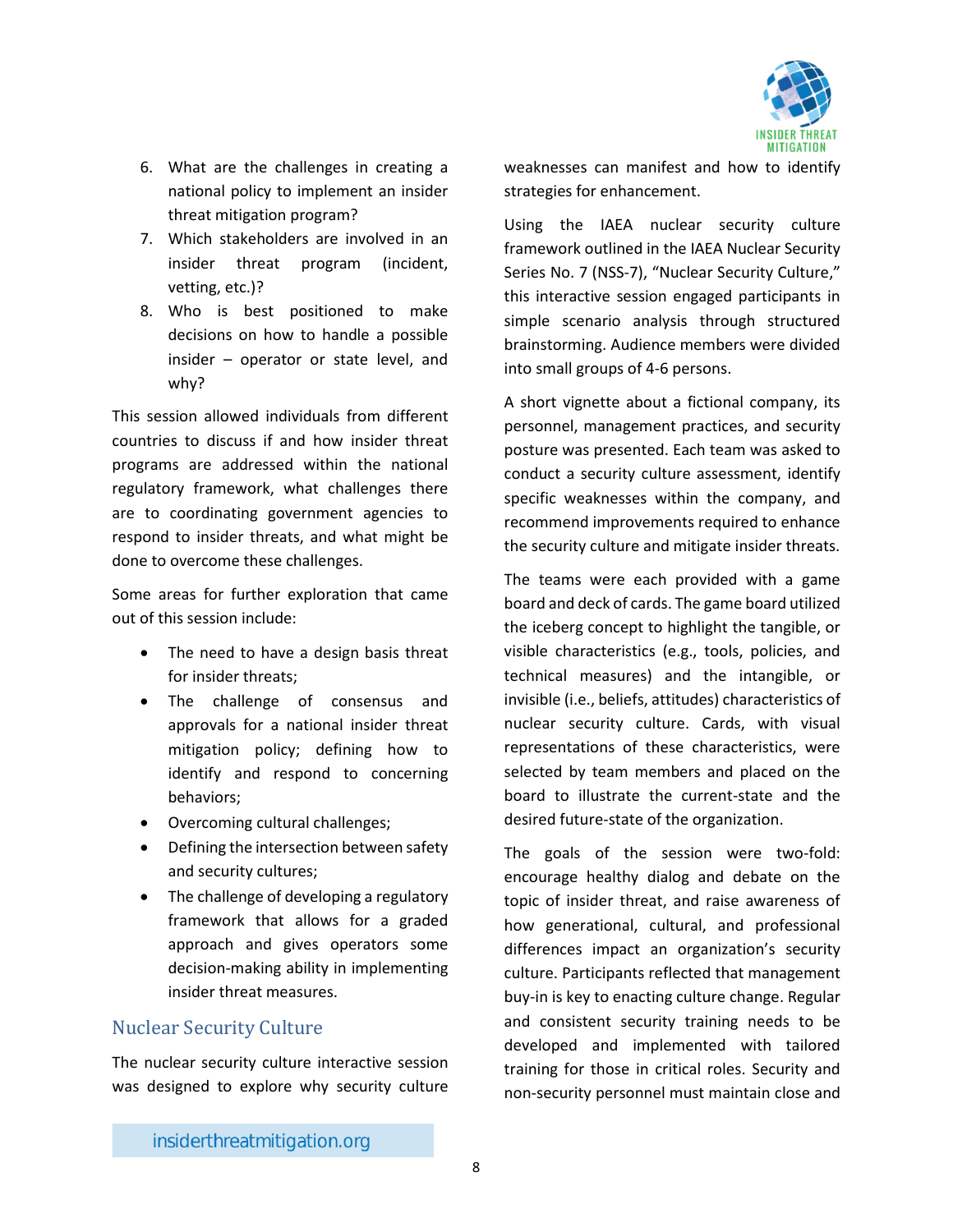

ongoing interaction and shared design of security protocols to avoid organizational conflicts. Finally, security culture must evolve with the organization to address the use of new technology, generational norms and expectations, and the impact personal attitudes and beliefs have on individuals, groups, and the entire workforce.

Next steps:

- Provide training and assistance on how to improve communications between security and non-security personnel on the insider threat topic.
- Identify critical and/or sensitive worker roles germane to multiple industries and develop specialized insider threat training.
- Help organizations develop skills to communicate the importance of a strong security culture to upper management and how to convey the positive contributions it will make to insider threat mitigation.

*"Disgruntlement matters and simple steps can make a difference."*

Matt Bunn, Keynote Speaker

### <span id="page-8-0"></span>**Cybersecurity**

An interactive parallel session on cybersecurity and the insider threat employed a real-life case study. The takeaways from the session were to make the participants more aware of what constitutes a cyber insider, how an insider can exploit information security, and measures that can be put in place to mitigate the cyber insider threat. The goal of the session was for the participants to provide examples of how a cyber insider threat vulnerability can be mitigated.

The session used a case study on a cyber incident at the Davis-Besse Nuclear Power Plant (NPP) taken from a magazine article written by Kevin Poulsen, SecurityFocus, "Slammer worm crashed Ohio nuke plant network" published in August 2003.

The participants were asked to answer the following questions for the case study scenario.

- Is there a "cyber insider" at work in this incident? If so, who?
- Was the insider "Witting" or "Unwitting"?
- What mitigation steps might be utilized to protect from this in the future?
- What additional cybersecurity policies, procedures, or controls does your facility have in place that would have prevented this situation from occurring or would have detected this network configuration in a timely manner?

The Davis-Besse NPP case study involved an intrusion through multiple IT systems of a malware threat that compromised the plant's Safety Parameter Display System. The worm was introduced onto the site by a subcontractor that established a network connection of which the plant IT staff was unaware.

The groups were split on whether there was an insider and if the insider was unwitting or not. The group discussed tools to address vulnerabilities and mitigation steps, these included training/culture, procedures, and network isolation. In addressing the groups' current systems/networks, it was noted that in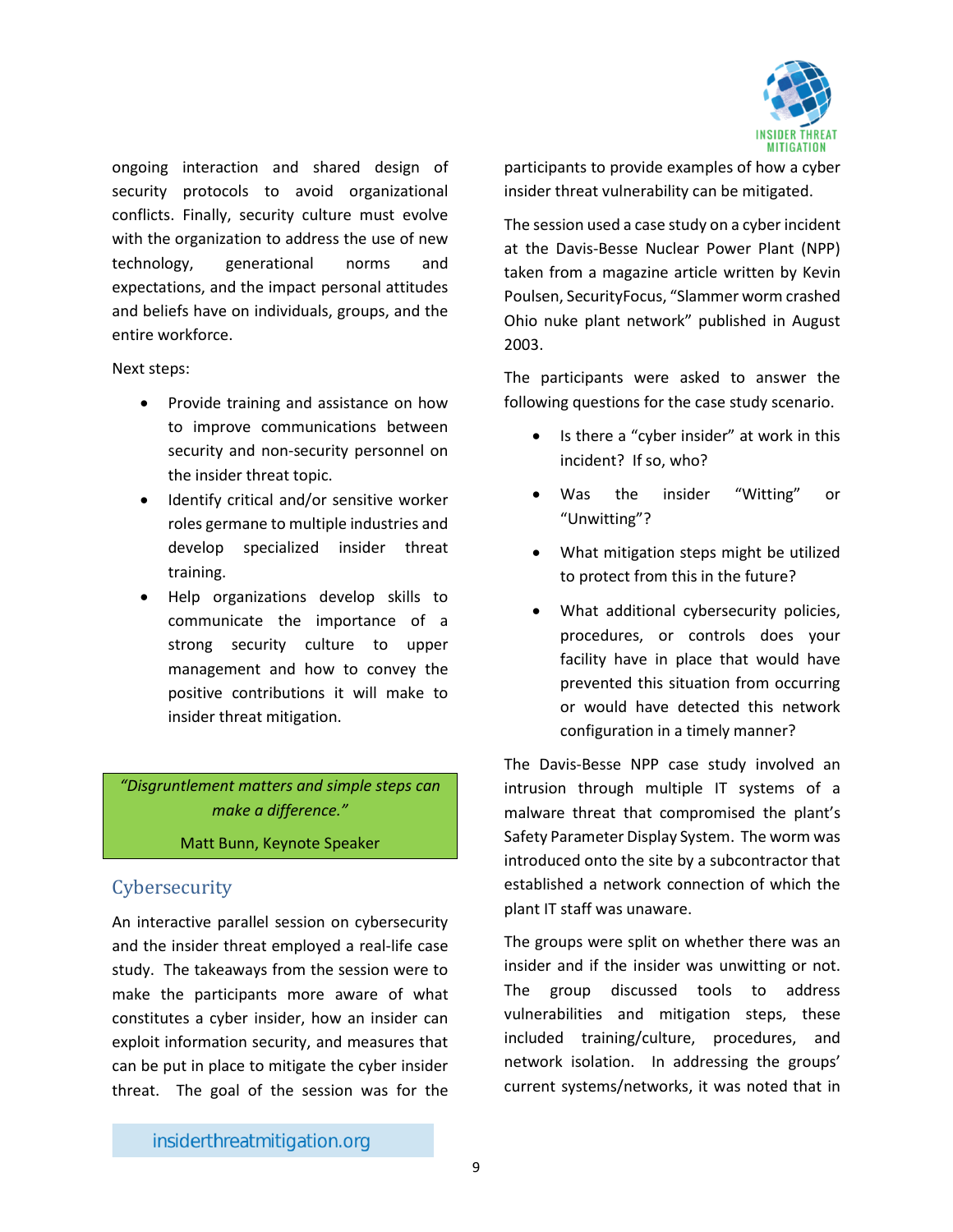

2002 the focus was on networking as much as possible, and in today's world, we focus on enterprise management, content monitoring, and the need for layered approach to cybersecurity controls.

The session also had discussions on what an insider is and who was involved in creating the vulnerability at the Davis-Besse NPP. A key finding of the session was the need to include cybersecurity policies and requirements in subcontracts to help ensure vendors do not introduce cyber vulnerabilities.

#### **Next Steps**

The participants discussed how they could apply the knowledge and awareness of cybersecurity from the session into their own facility operations. The exploitation of cybersecurity with insider threats was also recognized to blur the conventional distinction between insider and outside threats to a facility. For example, coupling cybersecurity elements with an insider threat potentially broadens the community of malicious actors, because not all malicious actors need be physically located on the affected site. A malicious actor with insider information, but located on the outside of a facility, could wreak havoc on internal systems and protocols from a remote location. As such, this notion of how insiders exploiting cybersecurity elements could impact current mitigation paradigms and norms warrants further exploration.

*"The definition of insider threat is comparable across all sectors."* ir. Yvan De Mesmaeker, Facilitator, Cross-Industry Comparative Analysis

#### <span id="page-9-0"></span>Trustworthiness and Aftercare

This interactive session included subject matter experts and an actor, depicting specific behaviors which may indicate potential disgruntlement, or even radicalization, in an employee. Using a specific scenario, the participants, divided into smaller groups, received a specific role and a different 'sign of change in behavior'. Based on this information they discussed if the person could pose an concrete insider threat and if they needed to take action in this situation.

In general, one 'sign of changing behavior' did not trigger any action, nevertheless when all signs were taken together, the participants decided to confront the person about the gathered information. This confrontation was played out by one of the participants and the actor.

The use of an actor allowed for the quick inclusion of many examples of behavioral change, taking account cultural influences and organizational policies and regulations. The subject matter experts facilitated the discussion, highlighting the importance for management to observe and report, not to diagnose.

The discussions during these sessions indicated why a general approach on this topic is very difficult, and more specifically:

- Cultural challenges due to organization, local laws, policies and regulations.
- Difficult balance between trust and reporting
- Roles and relationships determine how you address the situation

Next Steps: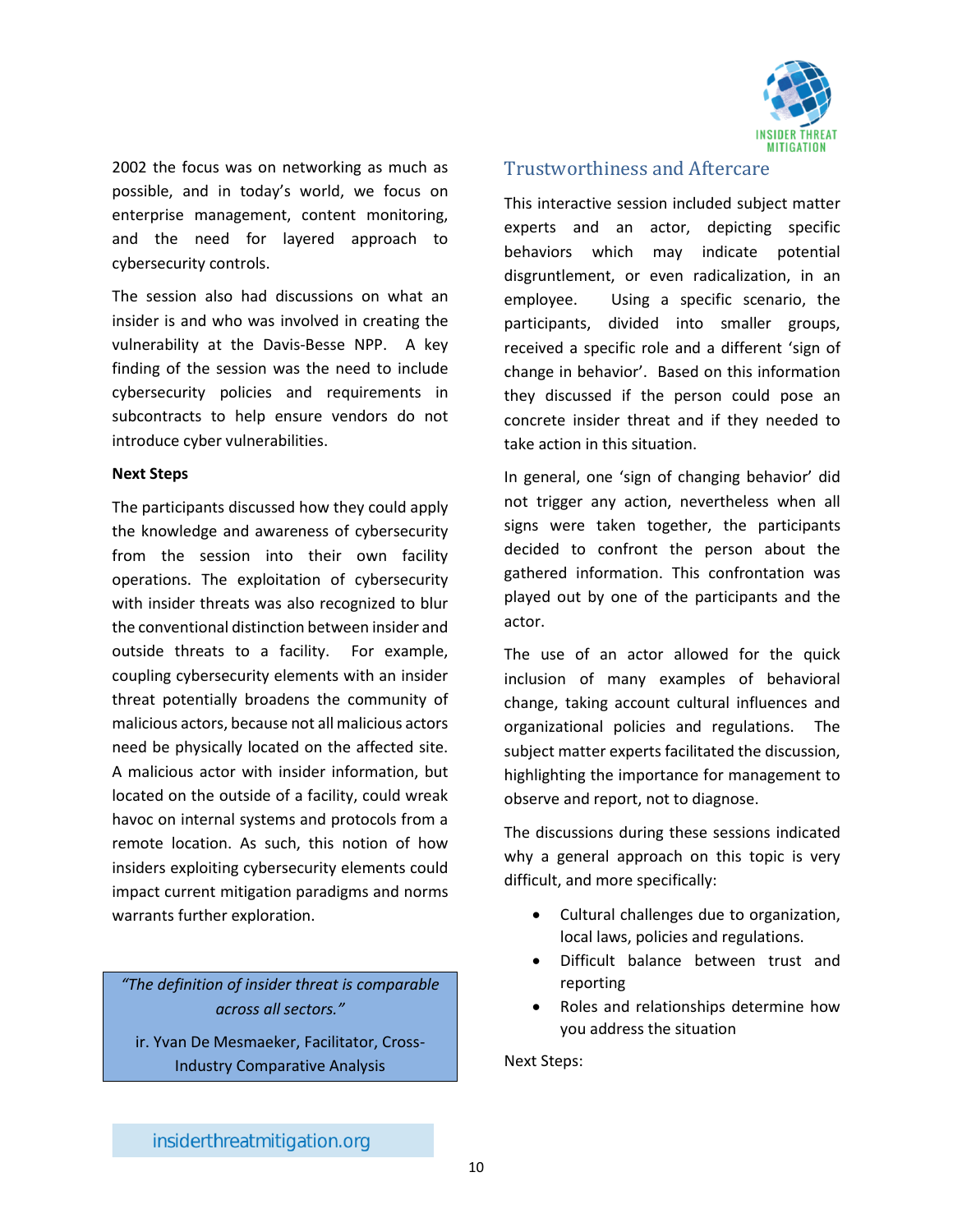

- Guidance in how to follow up and address changes in behavior that can be adapted to specific countries.
- Structured list on behaviors of concern for screening and for continuous monitoring.

## <span id="page-10-0"></span>Technical Measures to Mitigate Insider

Threats In this session, two scenarios were presented, one included an event at a research reactor and the other at a medical facility utilizing irradiated blood which required radioactive sources. The facilitators described the scenario and each group was tasked with enhancing the technical measures to better secure the facility and mitigate the threats posed by the disgruntled insider. The scenarios came to life with a two-dimensional facility lay-out with physical security tools available for "purchase" with fictitious funding, mirroring the types of decisions companies or facilities may be facing. The groups identified innovated and creative approaches to mitigating potential threats by leveraging technology, either as a deterrent or as delay mechanism.

Next Steps: This approach could be easily replicated and, based on the interactions of the participants, it seemed to resonate very well in a workshop setting. Tailoring the scenarios and facilities will be important and will certainly inspire creative approaches with technology to mitigate potential insider threats.

*"Now this is not the end. It is not even the beginning of the end. But it is, perhaps, the end of the beginning"*

Winston Churchill

# <span id="page-10-1"></span>CONCLUSION AND NEXT STEPS

The symposium participants concurred that two efforts should move forward to help advance and promote our international community on insider threat mitigation for nuclear security:

- 1. Stand up an "Advancing Insider Threat Mitigation (INFCIRC 908) Working Group"
- 2. Conduct a Side Event on the 2019 Insider Threat Mitigation Symposium at the IAEA International Nuclear Security Conference in February 2020

#### **Advancing Insider Threat Mitigation (INFCIRC 908) Working Group**

A Terms of Reference for this working group will be drafted by late 2019. It is anticipated that areas for the working group would include (but not limited to): Establish Focus Groups to explore key themes and issues from the Symposium, Promote an outreach strategy to showcase INFCIRC 908 commitments; Develop opportunities to share experiences and best practices on implementing insider threat mitigation programs; and Create a calendar of insider threat mitigation events and activities for the international community. The Terms of Reference will also address working group objectives, tasks, membership, and governance.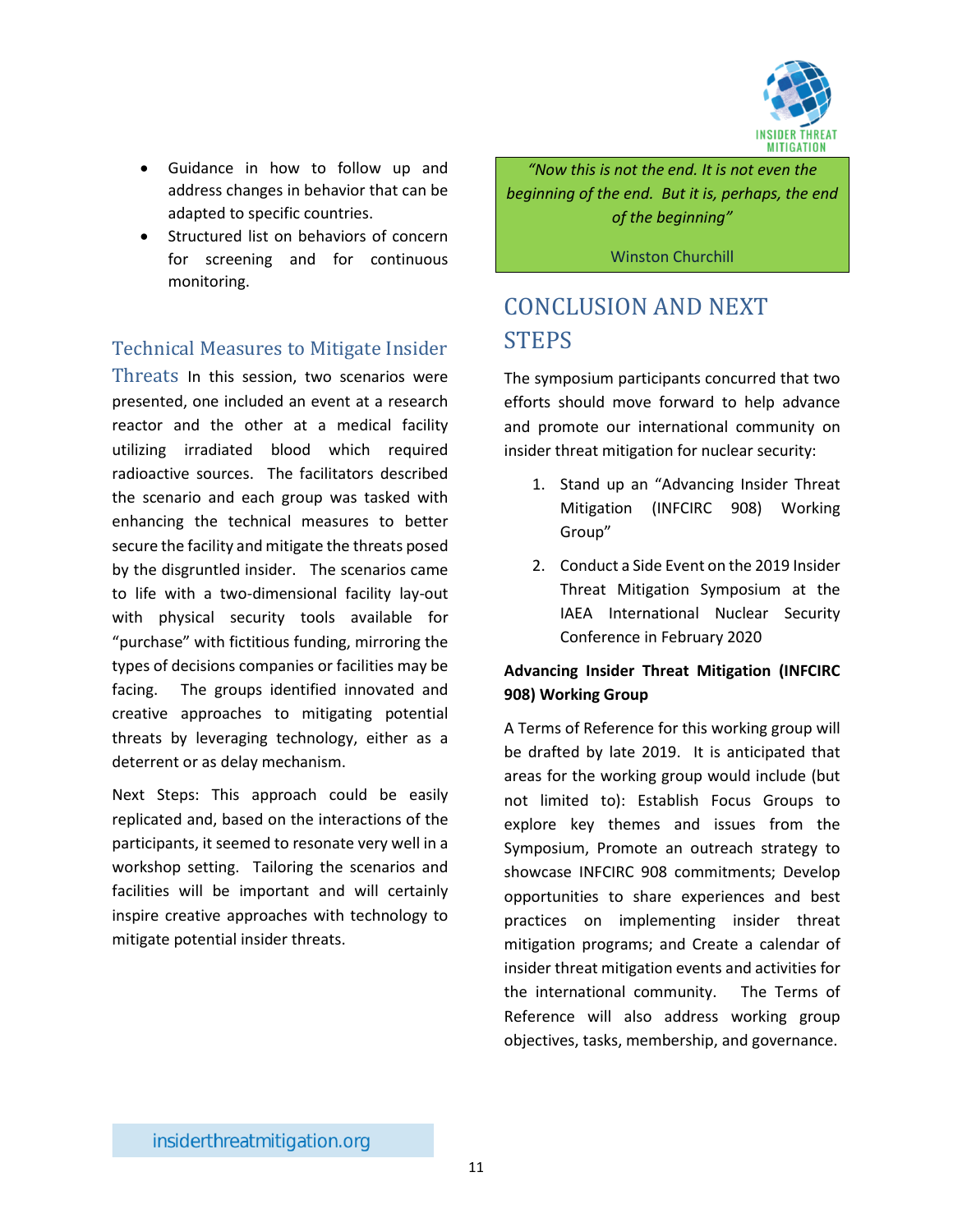

#### **Side Event at 2020 IAEA Nuclear Security Conference**

The next IAEA International Nuclear Security Conference will be held 10-14 February 2020 in Vienna, Austria, which is convened approximately every three years. A Side Event was proposed and discussed as an effective way to showcase the key themes and outcomes of this symposium. The Side Event would also highlight and recognize the INFCIRC 908 commitments being made by Member States as

well as notable achievements by the insider threat mitigation international community.

Details about a proposed Side Event on the International Symposium on Insider Threat Mitigation will be forthcoming.

The participants also provided one word that expressed their thoughts on the greatest challenge in implementing insider threat mitigation programs for nuclear security. The resulting word cloud is shown in Figure 1.



Figure 1: Anonymous polling question posed to the participants at the Insider Threat Mitigation Symposium, Brussels, Belgium, 12-14 March 2019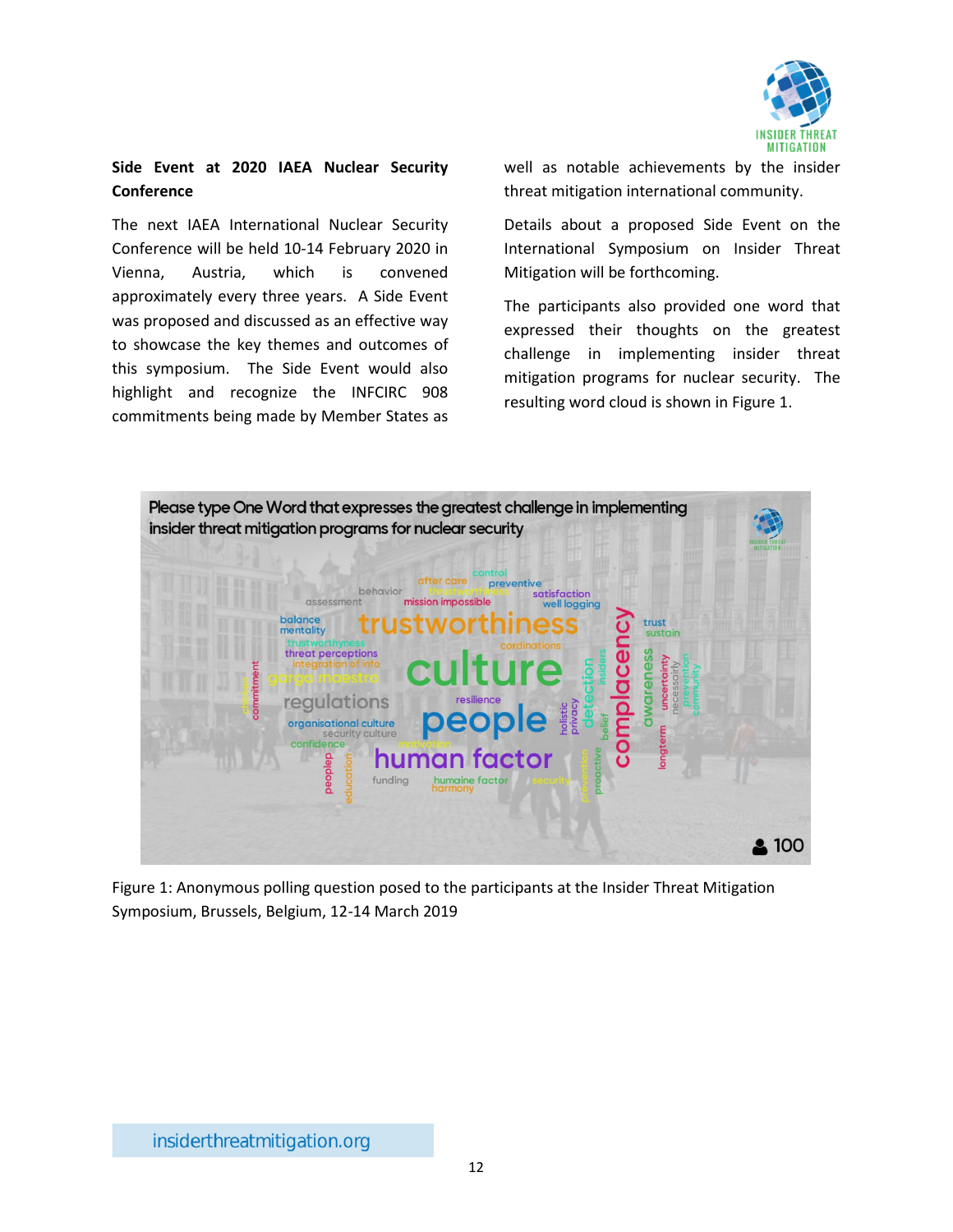

# <span id="page-12-0"></span>APPENDIX I: LIST OF PARTICIPATING COUNTRIES

- 1. Albania
- 2. Angola
- 3. Argentina
- 4. Austria
- 5. Bangladesh
- 6. Belarus
- 7. Belgium
- 8. Burkina Faso
- 9. Cameroon
- 10. Canada
- 11. Chile
- 12. China
- 13. Czech Republic
- 14. Democratic Republic of Congo
- 15. Egypt
- 16. Finland
- 17. France
- 18. Germany
- 19. Ghana
- 20. Indonesia
- 21. Iraq
- 22. Israel
- 23. Italy
- 24. Japan
- 25. Jordan
- 26. Republic of Korea
- 27. Lebanon
- 28. Libya
- 29. Malaysia
- 30. Mauritania
- 31. Morocco
- 32. The Netherlands
- 33. Nigeria
- 34. Peru
- 35. Philippines
- 36. Poland
- 37. Republic of Moldova
- 38. Singapore
- 39. Slovak Republic
- 40. Slovenia
- 41. South Africa
- 42. Spain
- 43. Sweden
- 44. Switzerland
- 45. Thailand
- 46. Tunisia
- 47. United Kingdom
- 48. Ukraine
- 49. United Arab Emirates
- 50. United States of America
- 51. Vietnam
- 52. Zambia

insiderthreatmitigation.org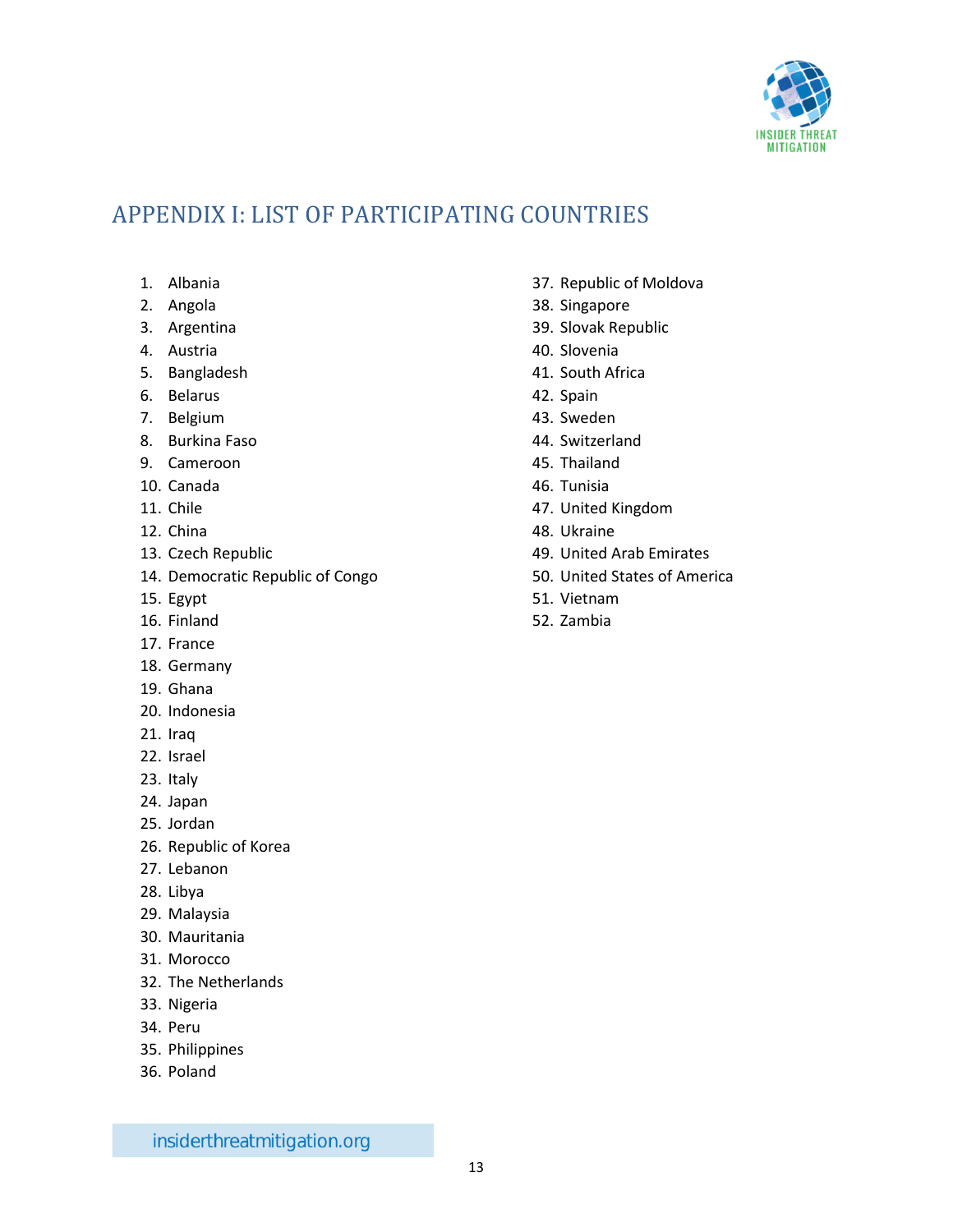

# <span id="page-13-0"></span>APPENDIX II: IAEA INFORMATION CIRCULAR 908 (INFCIRC 908)

#### 22 December 2016

This joint statement records the intent of Armenia, Australia, Belgium, Canada, Chile, Czech Republic, Finland, Georgia, Germany, Hungary, Israel, Italy, Japan, Jordan, Kazakhstan, Mexico, Morocco, the Netherlands, Nigeria, Norway, Republic of Korea, Romania, Spain, Sweden, Thailand, United Kingdom, United States and INTERPOL to establish and implement national-level measures to mitigate the insider threat.

Insiders generally possess access rights which, together with their authority and knowledge, grant them far greater opportunity than outsiders to bypass dedicated nuclear and radiological security elements or other provisions such as safety systems and operating procedures. Insiders, as trusted personnel, are capable of methods of defeat that may not be available to outsiders. As such, insiders—acting alone or in concert with outsiders—pose an elevated threat to nuclear security.

To establish an integrated, graded approach to mitigating insider threats, nuclear and radiological security programs should include national-level and agency- or facility-specific Insider Threat Mitigation policies and programs, training and awareness activities, and collaboration between facility-level organizations. The Insider Threat Mitigation Program should include strong control and accountability measures for special nuclear material that rigorously assess and continually monitor insider human reliability, deter insiders from theft/diversion, limit their access, and provide prompt detection of theft/diversion.

#### **1. States commit to supporting the International Atomic Energy Agency (IAEA) to develop and implement an advanced, practitioner-level training course on preventive and protective measures against insider threats.**

The IAEA, with the assistance of Member States, has developed and implemented a basic training course to help mitigate insider threats. With support from partner Member States, and in response to IAEA basic insider threat mitigation course participant survey responses, States will support the IAEA with the development of an advanced, practitioner-level training course on preventive and protective measures against insider threats. This more advanced course will provide member states with hands-on training, guidance documents and related self-assessment and training materials. Similar in format to the IAEA's International Training Course on Physical Protection, the course could be piloted in Member States with appropriate facilities, and then transitioned to Nuclear Security Support Centers and Centers of Excellence (NSSC/COEs) in partner States. The training course will focus on physical protection of materials, facilities, and sensitive information from insider threats, as well as Nuclear Material Accounting and Control (NMAC), trustworthiness program, nuclear security culture, and other methodologies to protect against theft of nuclear materials and sabotage of facilities. Future instructors from NSSC/COEs would receive special preparatory training, and then help teach the pilot course and both regional and national NSSC/COEs may adapt the courses as appropriate to meet the threat-based needs of the Member States.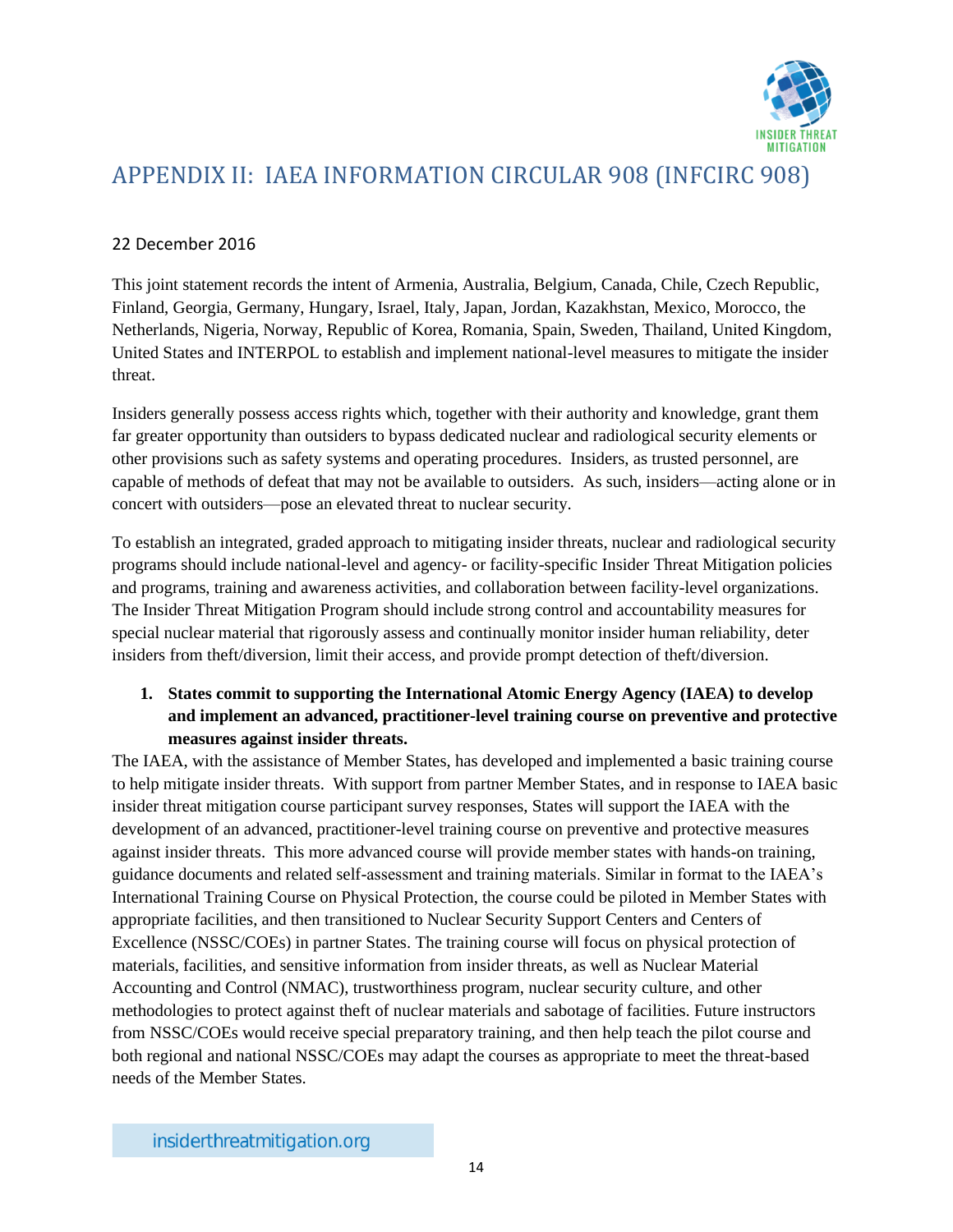

- **2. States will implement measures to mitigate insider risks using a risk-informed graded approach by taking actions that may include one or more of the following:**
- Developing and implementing a national-level policy on insider threat mitigation, identifying all relevant stakeholders and information sources, and implementing agency-specific training and education.
- Developing or maintaining an outcome focused regulatory approach that will assist those responsible to think more holistically about security risks and mitigations.
- Taking specific steps to facilitate collaboration and information sharing among relevant national organizations (e.g., facility security, human resources, personnel security, national security, counterintelligence and law enforcement).
- Establishing or strengthening NMAC programs for nuclear security purposes, and regulations for implementation, including, for example,
	- o Systems to identify nuclear material status, movement, and changes. These may include appropriate NMAC software, secure electronic data transfer between facilities and to the national or regional level, and established national- or regional-level plans to respond to suspected theft/diversion;
	- o Facility-level Material Control & Accountability (MC&A) programs to detect theft/diversion through modern nuclear material accounting system software, including peer review of software;
	- o Regional-, National-, and facility-level programs to conduct performance tests, selfassessments and peer reviews to assess and enhance effectiveness of insider threat mitigation programs to include NMAC systems.
- Establishing a nuclear security regime for protection of materials and facilities from insider activities, including, for example:
	- o Development and implementation of a training program to mitigate insider risk to include topics such as the importance of the individual in recognizing and preventing insider threats; physical protection systems used to secure materials at facilities and in transit; insider analysis, prevention, and mitigation; and how to develop trustworthiness programs;
	- o Physical protection systems used in protection of materials and facilities;
	- o Nuclear security culture;
	- o Methodologies to protect against protracted and abrupt theft of nuclear materials;
	- o Procedures for materials transfer;
	- o Protection of materials at the target;
	- o Access (e.g. two-person) rules and other administrative and technical measures against insider threats;
	- o Defined physical protection design objectives and/or measures as they relate to sabotage and the potential insider threat; and
	- o Maintaining good cyber hygiene procedures such as protective monitoring on cyber estate and ensuring user privileges are relevant and appropriate to their current role.

insiderthreatmitigation.org